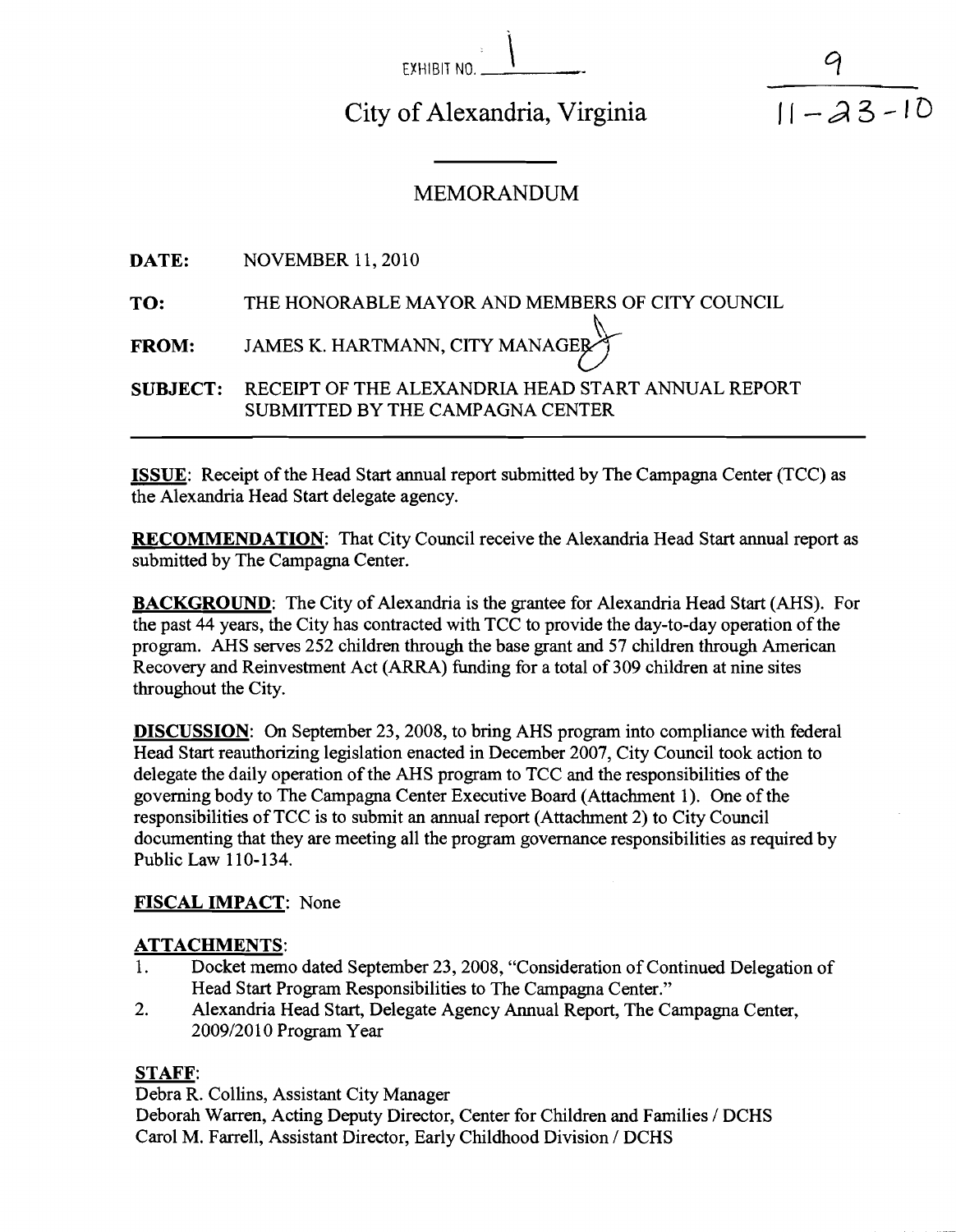**ATTACHMENT 1** 

EXHIBIT NO.

# City of Alexandria, Virginia

# MEMORANDUM

| <b>DATE:</b> | SEPTEMBER 17, 2008 |
|--------------|--------------------|
|--------------|--------------------|

TO: THE HONORABLE MAYOR AND MEMBERS OF CITY **ERS OF** COUNCIL

u SUBJECT: CONSIDERATION OF CONTINUED DELEGATION OF HEAD START PROGRAM RESPONSIBILITIES TO **THE** CAMPAGNA CENTER FROM: JAMES K. HARTMANN, CITY MANAGE<br>SUBJECT: CONSIDERATION OF CONTINUED DEL<br>PROGRAM RESPONSIBILITIES TO THE<br>ISSUE: Delegation of program operation and governance.<br>RECOMMENDATION: That City Council:

## **RECOMMENDATION:** That City Council:

- (1) Delegate the daily operation of the Alexandria Head Start program to The Campagna Center and the responsibilities of the governing body to The Campagna Center Executive Board; and
- (2) Authorize the City Manager to execute all necessary documents.

**BACKGROUND:** The City of Alexandria is the grantee for Alexandria Head Start (AHS), For the past 41 years, the City has contracted with The Campagna Center to provide the day-to-day operation of the program. AHS serves 252 children at nine sites in the City.

On December 12,2007, the Head Start Act was passed by Congress which reauthorizes the federal Head Start program (Public Law 100-134). As part of the reauthorization, the roles and responsibilities of the Grantee Governing Board have been changed substantially with new requirements for composition and reporting. As the delegate agency, the Campagna Center Board of Directors has acted as the governing authority for the program and currently meets all the requirements of the new law.

**DISCUSSION:** The purpose of this docket item is to bring the program into compliance with new Head Start regulations.

Each year the City and The Campagna Center sign a delegation agreement that defines the responsibilities of each party, including fiscal and program reports to the Head Start Bureau md the daily management of the program. Historically, The Campagna Center (TCC) Executive Board has acted as the goveming body for the Head Start grant. In that capacity, they review and approve budgets, numerous local and federal reports and personnel actions.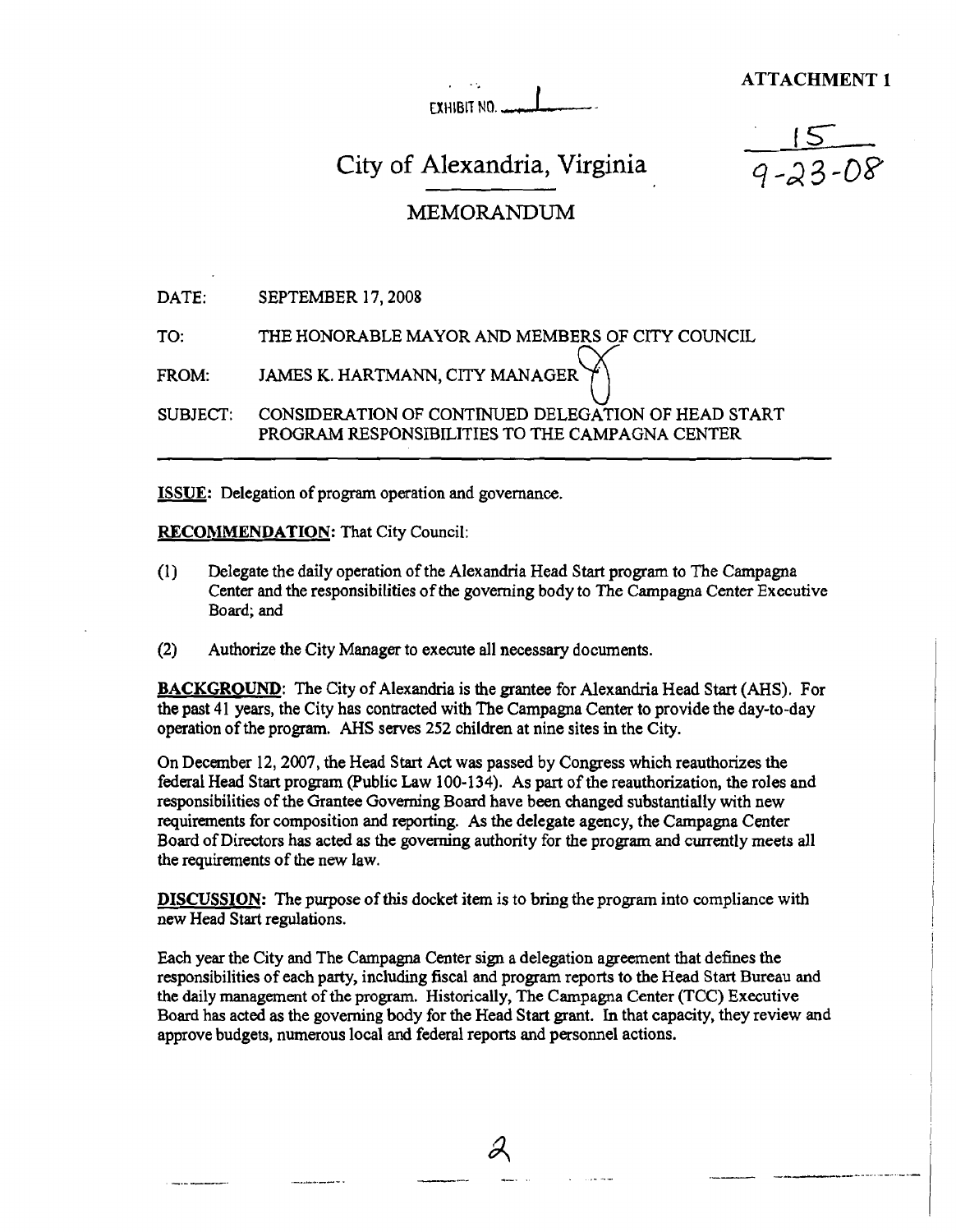In the delegation agreement between the City and The Campagna Center (TCC), the roles, responsibilities and authority for program governance are not specifically delegated to TCC. However, with the implementation of the new law, this area will come under greater scrutiny in the future; therefore, it is necessary that Council officially delegate all program governance responsibilities to The Campagna Center and that this authority be specifically included in the delegation agreement.

To keep the City informed of the operations and governance responsibilities of the Head Start program, The Campagna Center will: (1) meet quarterly with City staff to discuss Head Start operational issues; (2) submit Campagna Center Governing Board minutes for any month in which new or old business addresses Head Start operations; and (3) provide an **annual** report to City Council documenting that they are meeting all the Program Governance responsibilities as required by Public Law 1 10-134.

**FISCAL IMPACT:** The Alexandria Head Start allocation for the FY 2009 program year was in excess of \$1.7 million and the program serves 252 children. The City should receive notification in February of the amount of the 2010 allocation. Grant application authority will be requested of Council in the spring to meet the June 1,2009, grant application deadline. The 20% local match requirement is made up of a \$196,541 local City-provided supplement for salaries and **in**kind contributions of space by the Alexandria City Public Schools.

#### **STAFF:**

Debra **R.** Collins, Assistant City Manager for Community and Human Services Leticia Lacomba, Deputy Director of Human Services Laura Morrison, Director of Operations Carol Farrell, Director, Office for Early Childhood Development Karen Winey, Grants Coordinator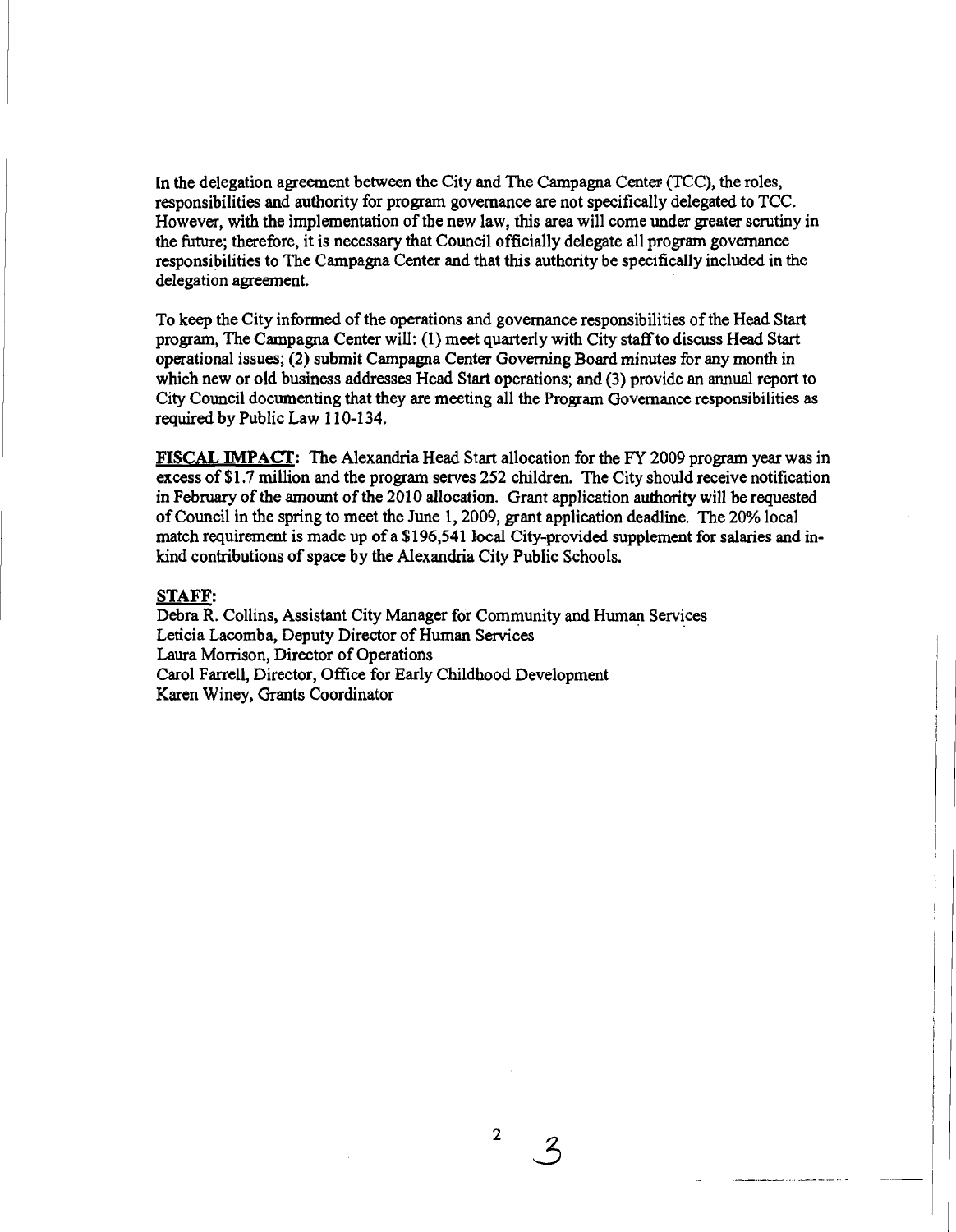## ATTACHMENT 2

# Alexandria Head Start Delegate Agency Annual Report The Campagna Center 2009/10 Program Year

The City of Alexandria is the grantee for Alexandria Head Start and delegates the daily operation of the program to The Campagna Center through a Memorandum of Agreement. Most sites are located in classroom space donated by the Alexandria City Public Schools, in addition to a classroom at Northern Virginia Community College and a local church. The program applied for and was awarded ARRA funding in fiscal year 2010 for a two-year expansion serving an additional 57 children.

The following information provides a summary description of the program:

| <b>Funded enrollment:</b> | 252 | Base grant            |
|---------------------------|-----|-----------------------|
|                           | -57 | <b>ARRA</b> Expansion |
| Total:                    | 309 |                       |

#### Number of children served (duplicated count): 35 1

(1 93- 3 yr olds; 157 - 4 year olds; 1 - 5 yr old)

Number on waiting list at 8/31/10: 152

Prior Enrollment: Enrolled in HS for the second year: 88

Enrolled in HS for three or more years: 34 Enrolled in HS for only 1 year or less: 229

Ethnicity and Race:

Ethnicity: Hispanic/Latino  $(116)$  Non-Hispanic (235)

Race:

American Indian (1) Asian  $(10)$ Black or African American (167) White (22) Bi-racial/Multi-racial (13) Other: (14) Unspecified: (124)

### Primary Language of family at home:

English  $(163)$ Spanish (75) Middle Eastern & South Asian (45) East Asian (2) African Languages (46) Unspecified (20)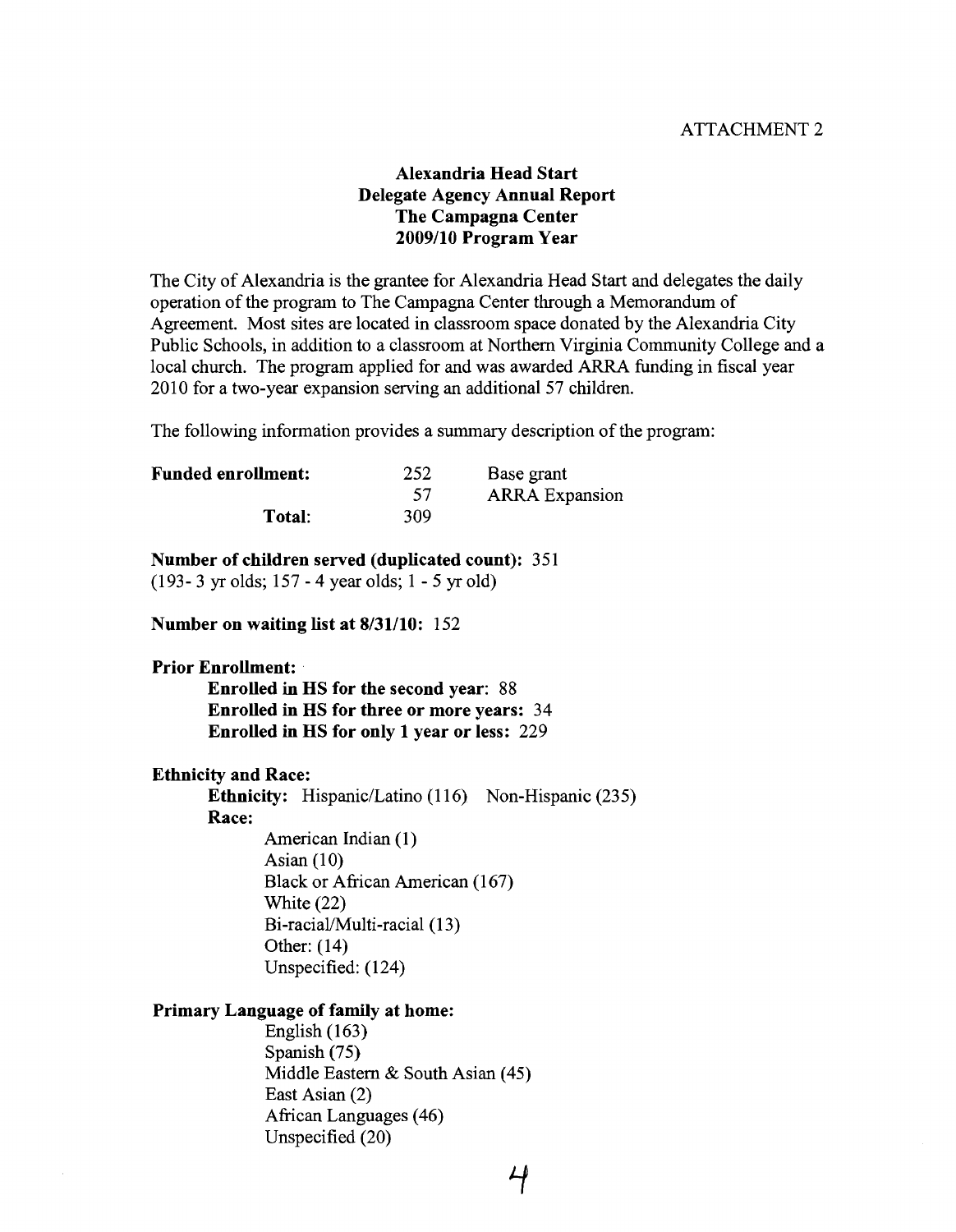#### **Total Number of classes operated:** 17

## **Number of Staff:**

Classroom Teachers: 17 Assistant Teachers: 17 Supervisors: 2 Management staff: 3

#### **Staff Qualifications:**

Advanced Degree: 2 Bachelor's Degree: *6*  Associate Degree: 7 CDA: 14 Enrolled in AA program: 2 Enrolled in CDA program: 5

| <b>Academic Outcomes - Pre-K PALS Assessment Scores</b> |           |           |                             |
|---------------------------------------------------------|-----------|-----------|-----------------------------|
|                                                         | 2008/2009 | 2009/2010 | 2009/2010                   |
|                                                         | Spring    | Fall      | Spring                      |
| 4 year olds assessed with Pals PreK Spring 08           | 140       | 139       | 152                         |
| 4 year olds not speaking English in Sept.               | 91        | n/a       |                             |
| 4 year olds not speaking English in June                | 6         |           | $\mathcal{D}_{\mathcal{L}}$ |
| 4 year olds with IEP                                    | 19(14%)   |           | 17(11%)                     |
| 4 year olds with more than 1 year HS                    | 68 (49%)  | 90        |                             |
| Writing Name: % at developmental range                  | 84%       | 73%       | 82%                         |
| Uppercase: % at developmental range                     | 74%       | 75%       | 73%                         |
| Lowercase: % at developmental range                     | 70%       | 67%       | 65%                         |
| Letter Sounds: % at developmental range                 | 63%       | 41%       | 61%                         |
| Beginning Sounds: % at developmental range              | 71%       | 56%       | 71%                         |
| Print/word Awareness: % at developmental range          | 71%       | 52%       | 63%                         |
| Rhyme Awareness: % at developmental range               | 79%       | 66%       | 75%                         |
| Nursery Rhyme Awareness: % at developmental             | 70%       | 66%       | 67%                         |
| range                                                   |           |           |                             |

Note: The Spring 2009/10 data above includes all four year olds enrolled at the time of the Spring assessment. Some of these children were not enrolled when the Fall assessment was completed and started later in the year especially due to the adding of the ARRA expansion children in mid-December. Four year olds are given priority for enrollment so many of the 57 expansion children were four years old and assessed in the Spring but had only been in the program since December. Beginning with the 2010/11 program year, the data will be tracked so that we can review the Pals scores for those children that were in the HS program for 2 years or more, those that entered as 4 year olds at the beginning of the program year, and those four year olds that entered during the year after the Fall assessment. We believe this will show a clearer picture of the impact on the HS program in preparing children for Kindergarten.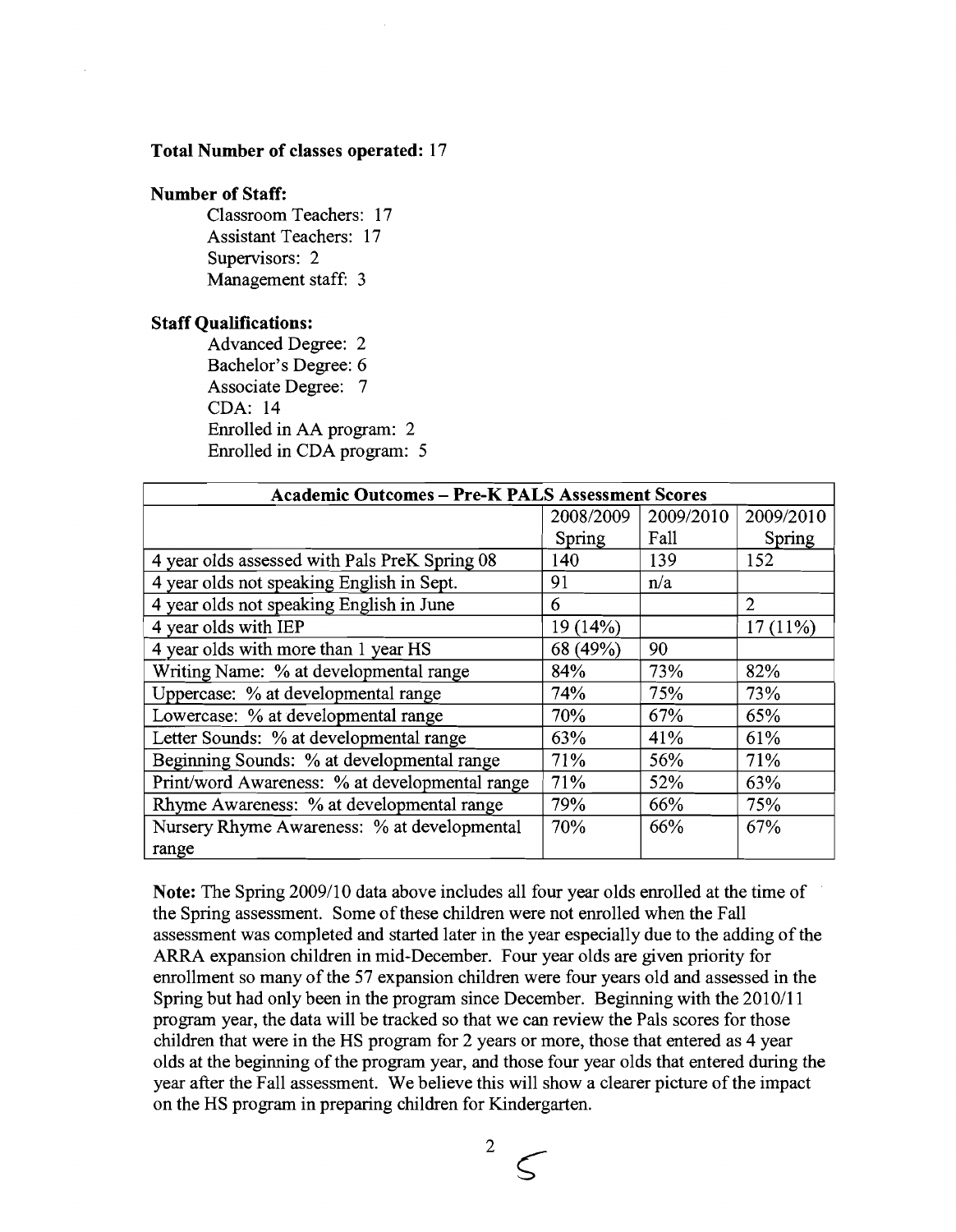**Curriculum Used:** DLM Express which includes additional assessments in Literacy, Math, Science, Social/Emotional Development. This curriculum is aligned with Virginia's Foundation Blocks for Early Learning: Comprehensive Standards for Four-Year-Olds.

 $\bar{z}$ 

| <b>Health Services</b>                      |                   |             |  |
|---------------------------------------------|-------------------|-------------|--|
|                                             | Beginning of year | End of year |  |
| Children w/ongoing accessible health care   | 297               | 329         |  |
| Children with no health insurance           | 301               | 15          |  |
| Children up to date on immunizations        | 257               | 285         |  |
| Children with dental home                   | 244               | 324         |  |
| Children up to date on preventative health  |                   | 286         |  |
| care                                        |                   |             |  |
| Children diagnosed with chronic condition   |                   | 45          |  |
| Children receiving dental preventative care |                   | 324         |  |
| Children needing dental treatment           |                   | 48          |  |
| Children receiving treatment                |                   | 30          |  |

| <b>Mental Health Services</b>                             |    |
|-----------------------------------------------------------|----|
| Average hours mental health consultant onsite monthly     |    |
| Number of children receiving consultative services        | 16 |
| Number of parents receiving consultative services from MH | 14 |

| <b>Disabilities Services</b>                        |     |  |
|-----------------------------------------------------|-----|--|
| Number of children with IEP/IFSP                    | 34  |  |
| Primary Disabilities:                               |     |  |
| Speech/Language                                     |     |  |
| Developmental delays                                | 27  |  |
| Number of children receiving routine screenings for | 324 |  |
| developmental, sensory, and behavioral concerns     |     |  |

| Head Start funding: (includes Base and ARRA expansion) |               |                |
|--------------------------------------------------------|---------------|----------------|
| <b>Funding Source</b>                                  | <b>Amount</b> | <b>Percent</b> |
| Federal                                                | \$2,193,095   | 65%            |
| Local City                                             | 196,514<br>\$ | 6%             |
| <b>USDA</b>                                            | 231,900<br>\$ | 7%             |
| In-Kind                                                | 739,316       | 22%            |
| Total:                                                 | \$3,360,825   |                |

 $\mathbf{3}$ 6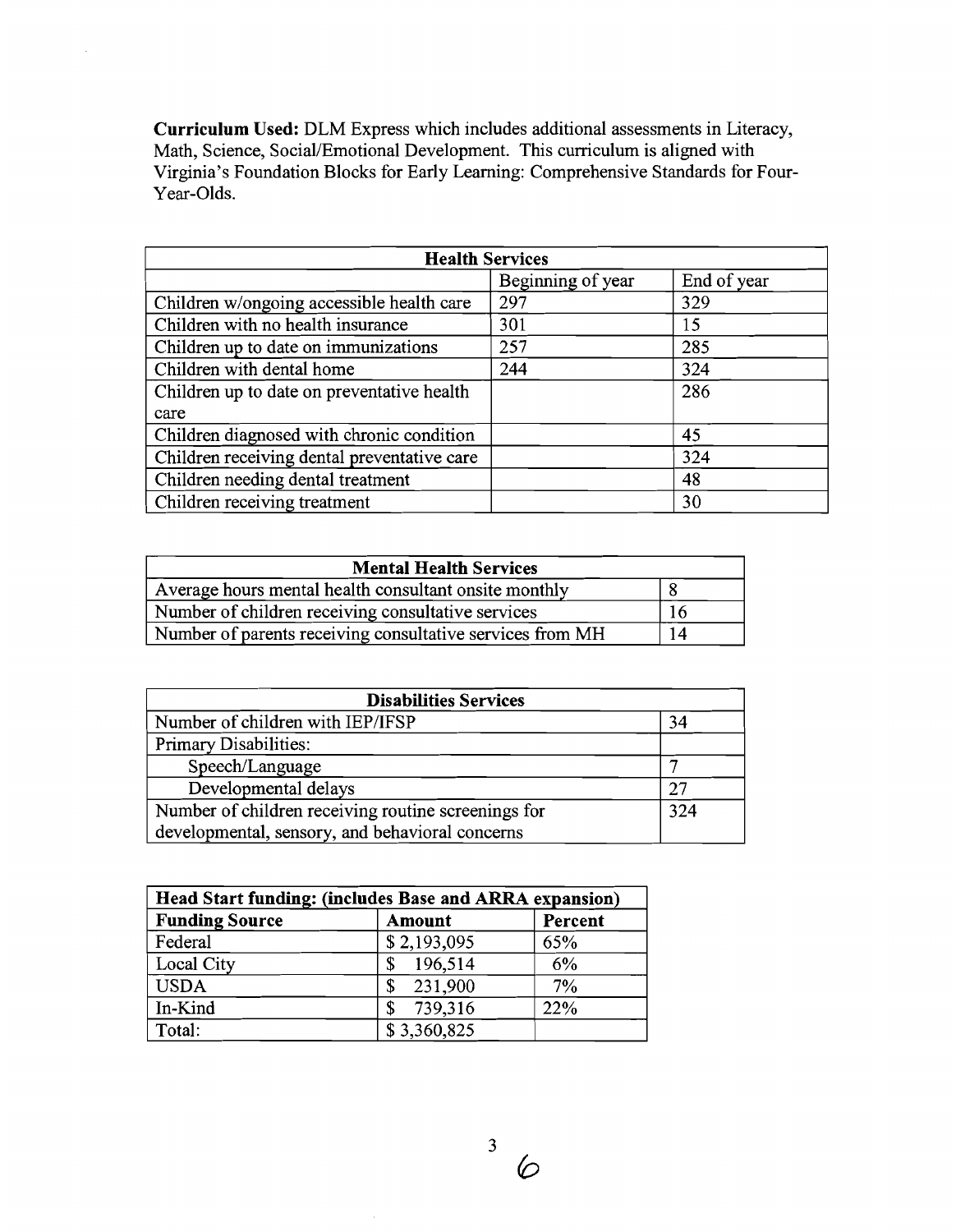| <b>Family Engagement Activities</b> |     |  |
|-------------------------------------|-----|--|
| # of volunteers                     | 262 |  |
| # parents meeting held              | 12  |  |
| # parents attending meetings        | 92  |  |
| $#$ parent conferences              | 618 |  |
| # of special events held            | 2   |  |
| # of participants in special events | 150 |  |
| % Parents satisfied with program    |     |  |

| <b>Family Services Received by Families</b>              |     |  |
|----------------------------------------------------------|-----|--|
| <b>Service</b>                                           | #   |  |
| Emergency/crisis intervention such as food, clothing,    | 8   |  |
| shelter                                                  |     |  |
| Housing assistance such as subsidies, utilities, repairs | 18  |  |
| Mental health services                                   | 13  |  |
| English as Second Language training                      | 32  |  |
| Adult education/GED/college                              | 92  |  |
| Job training                                             | 20  |  |
| Child abuse and neglect services                         |     |  |
| Domestic violence services                               | 2   |  |
| Child support assistance                                 | 8   |  |
| Health education                                         | 52  |  |
| Parenting education                                      | 104 |  |
| Marriage education                                       |     |  |
| Number receiving at least one of the services above      | 265 |  |

| <b>Homelessness Services</b>              |   |
|-------------------------------------------|---|
| Families served experiencing homelessness |   |
| Children served experiencing homelessness | 8 |

## **Governance:**

Head Start regulations require that the Governing Board with oversight for the Head Start program meet the following composition requirements. The Campagna Center Board meets this requirement in the following way:

(1) Expertise in Finance

Joan Holtz, Board Chair - Argy, Wiltze, & Robinson, PC Bob Bell, AFBA Mike Gaffhey, EDG Partners Alden Philbrick, Oxford Finance

 $4\frac{4}{7}$